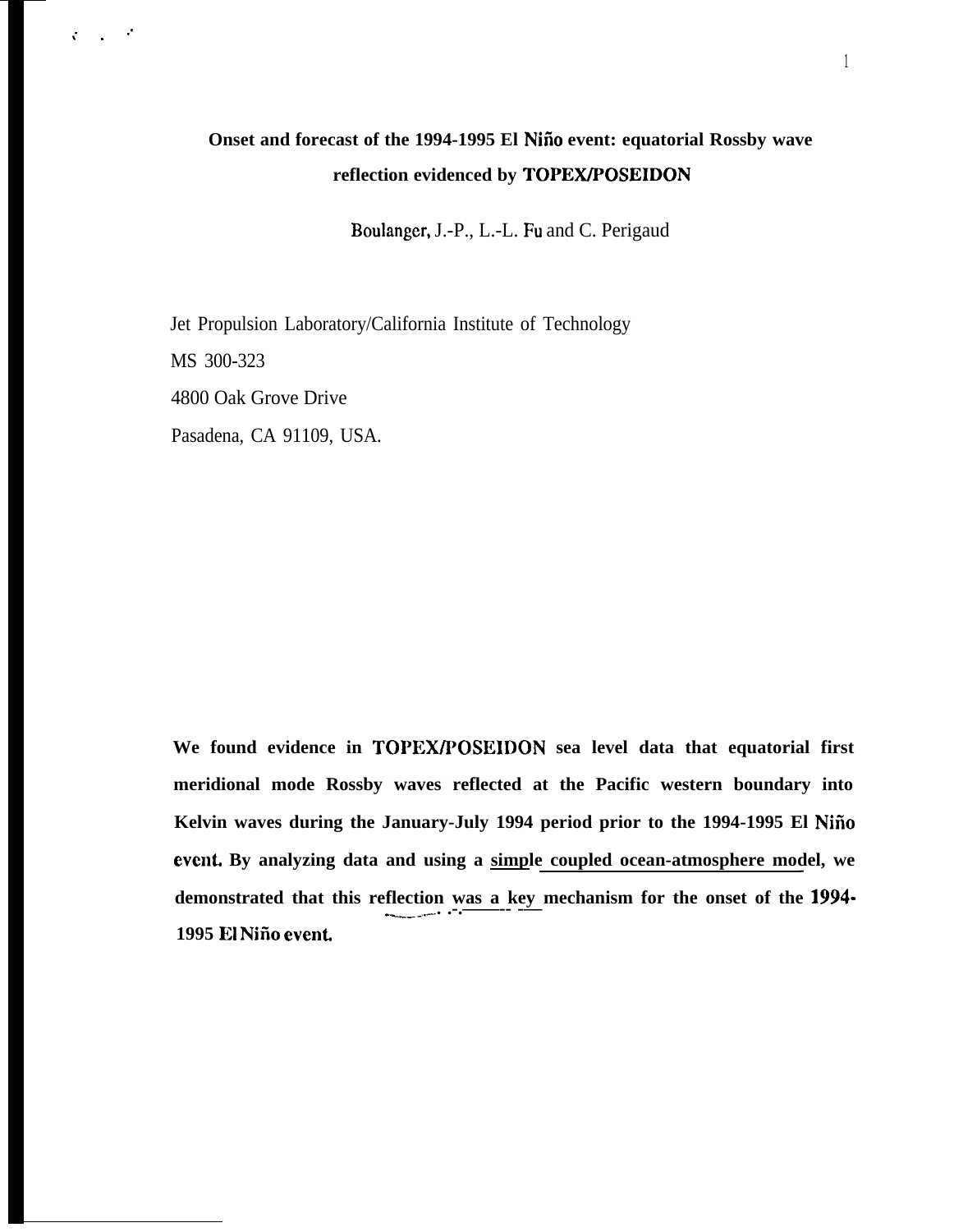Long equatorial waves<sup>1,2</sup> in the Pacific ocean have been suggested to play a major role in the El Nifio/Southern Oscillation (ENSO) events through a mechanism commonly referred to as the delayed action oscillator mechanism<sup>3,4</sup>. These waves are Kelvin waves propagating eastward at a speed close to 2.5-3 .Om/s, and Rossby waves propagating westward (the first-mode Rossby wave travels at about 1.Om/s to the west). They are affected by wind forcing (mainly the zonal wind stress) as well as by reflection at the equatorial Pacific maritime boundaries. In particular, the reflection of first-mode Rossby waves at the Pacific western boundary into eastward-propagating Kelvin waves is critical for sustaining the ENSO-like variability suggested by the delayed action oscillator mcchanism<sup>4</sup>. While Kelvin and Rossb y waves have been observed in data<sup>5,6</sup> and, especially, in altimetric data from the GEOSAT<sup>7</sup> and TOPEX/POSEIDON<sup>8,9</sup> missions, no evidence has been given for the reflection of Rossby waves at the western boundary to play a significant role in the onset of an ENSO event. Here, we first present how TOPEWPOSEIDON sea level data allows to observe long Rossby wave reflection at the Pacific western boundary. Then, using the Zebiak and  $Cane<sup>10</sup>$  model improved by Dcwitte and Perigaud<sup>11</sup>, wc show that this reflection initiated the El NI $\tilde{n}$ o event observed in the tropical Pacific in late 1994-early 1995.

 $\bullet$ 

." .

The TOPEX/POSEIDON (T/P herefater) sca level data<sup>12</sup> from November 1992 to January 1995 presented in Boulanger and Fu (manuscript submitted) were used in this study. Briefly, along-track data were binned into a 3" longitude by 0.5° latitude grid every 10 days and filtered with a 50-day Harming filter. Sea level anomalies were computed relative to the mean calculated over the 1993-1994 period, Kelvin and first-mode Rossby wave coefficients were calculated from T/P sea level data using the decomposition method developped by Boulanger and Menkes<sup>9</sup>. This method basically calculates the projection of the sea level data onto the meridional structures of the waves, resulting in wave coefficients as functions of longitude and time. The evidence of the wave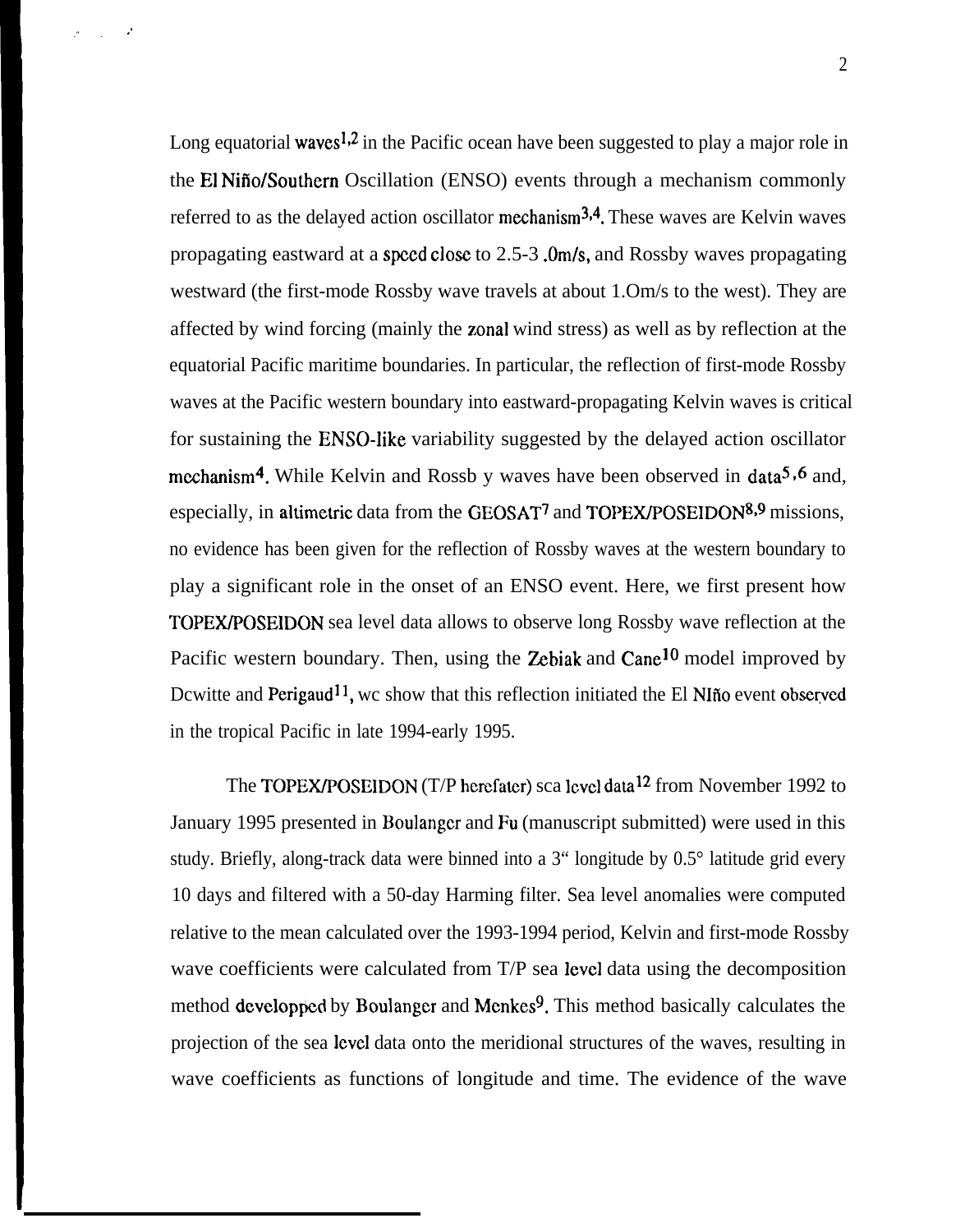propagation asshown in Figures 1a-b validates a posteriori the decomposition method. Figure 1a displays the first meridional mode Rossby wave coefficient from 80"W to 130"E with east pointing to the left as opposed to Figure lb where the Kelvin wave coefficient is displayed from 130°E to 80"W. This representation of wave coefficients  $\frac{1}{1}$ , (*i*),  $\frac{1}{2}$ allows to depict/potential reflection of Rossby waves into Kelvin waves at the western boundary (130°E). Boulanger and Fu (manuscript submitted) have shown that most of the Kelvin wave signals east of 165"E can be explained by the wind variability. However, west of 165"E, a large variance of the signal is not explained by the wind forcing. We will show that, at least, from January to July 1994, the signal is explained by the reflection of long Rossby waves at the western boundary.

:<br>:<br>:

At the western boundary, the January-July 1994 period was the only time when the impinging Rossby waves and the eastward-propagating Kelvin waves displayed coherent amplitude and phase. To investigate this potential relationship, wc present time series of the two coefficients at 144"E (Figure 2) where the Rossby coefficient time series is shifted by 30 days to account for the time of wave propagation to the boundary and back assuming a 2.5m/s baroclinic phase speed, The two time series show a fairly good agreement in phase during the January-July 1994. Moreover the ratio of amplitudes of the Rossby and Kelvin coefficients during this period is compatible with the theory (Boulanger and Fu, manuscript submitted). This result confirms the relationship observed in Figures 1 a and 1 b between the two coefficients at the wcstem boundary. Therefore, thanks to the high accuracy of the TOPEX/POSEIDON data, reflection of long Rossby waves at the Pacific western boundary is clearly observed. Two major questions then arise: 1/ why is reflection observed only during the January-July 1994 period?, 2/ did the reflection play a role in the onset of the warm conditions observed in late 1994? In the following, we will focus on this second question.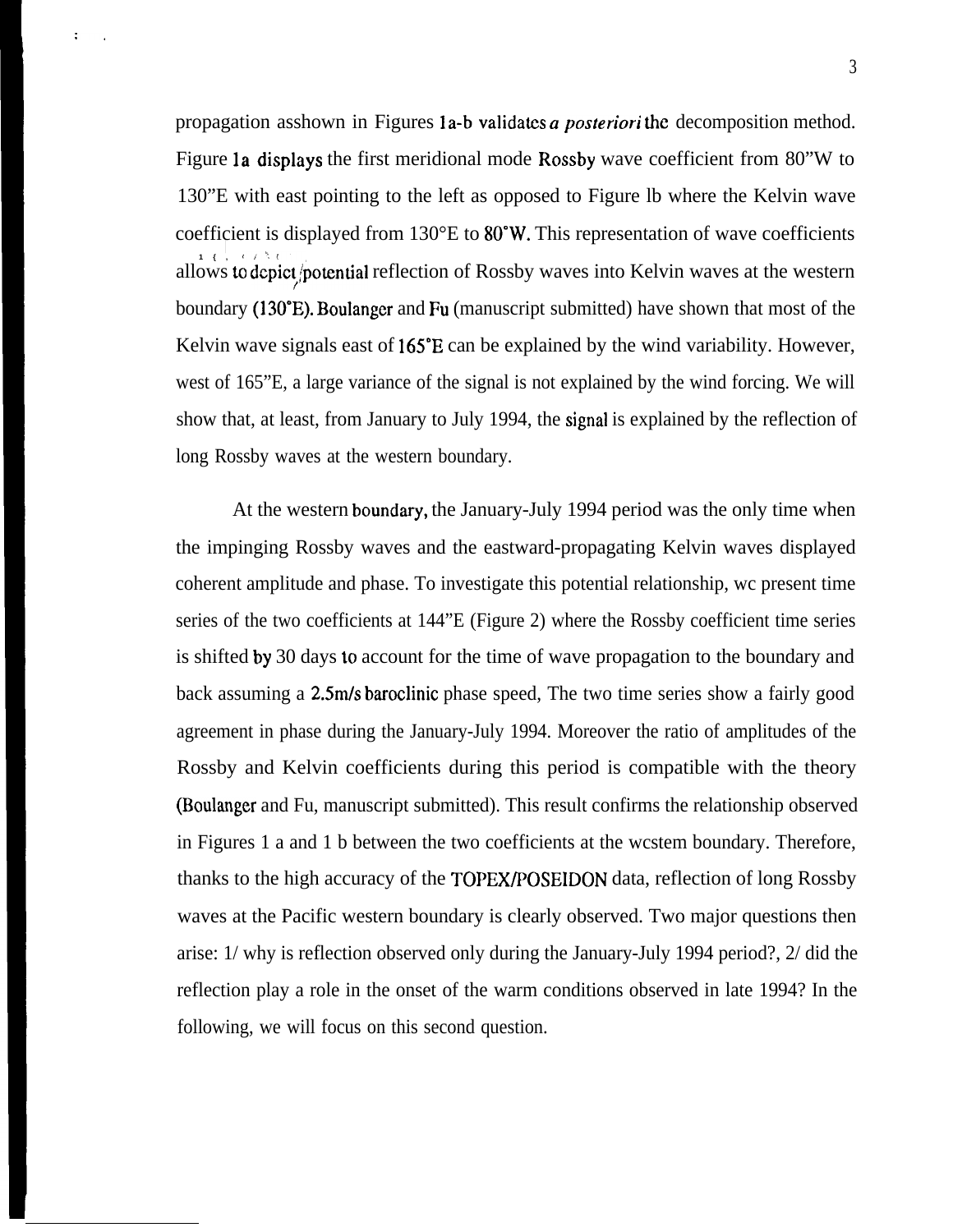Observed conditions in 1994 were analyzed using VP sea level (presented above), sea surface temperature (SST) 13, and ERS- 1 zonal wind stress data (courtesy of Dr. T. Liu 14). Both SST and wind stress data (Figure 3) are anomalies relative to the mean computed over the 1993-1994 period. In December 1993, strong easterly wind anomalies (negative values) were observed from  $160$ "E to  $110$ °W (Figure 3b). The effect of these wind anomalies, together with the propagation from the eastern boundary of a downwelling Rossby wave (Figure la) advecting cold waters from the east to the west, contributed to the development of negative SST anomalies in the central Pacific. These SST anomalies decreased in amplitude in early 1994 but remained negative near the dateline until June-July 1994 when they reversed to positive anomalies.

We thus believe that the following mechanism involving long wave propagation and reflection was at work during the first half of 1994. In responses to the negative SST anomalies near the dateline (Figure 3a), easterly wind anomalies (Figure 3b) were induced west of the dateline. These wind anomalies forced upwelling Kelvin waves (Figure lb) which propagated toward the eastern Pacific and downwclling Rossby waves (Figure la) which travclled to the western boundary and reflected there as downwelling Kelvin waves (Figures 1 and 2). The downwelling Kelvin signal propagated eastward but could not pass the dateline as it was canccllcd by the upwelling Kelvin signal generated by the easterly anomalies. Neverthless, they eroded the negative SST anomalies located near the dateline by advccting warm waters from the west and deepening the thermocline (the SST anomalies indeed decreased during March-May) and acted to weaken and evcntuall y reverse the negative anomalies to positive in June 1994. Simultaneously, the easterly wind anomalies weakened and eventually reversed to weak westerly wind anomalies. The wind reversal only partially explained the strong downwelling Kelvin wave observed in July propagating throughout the entire basin from the western boundary (Boulanger and Fu, manuscript submitted). The warm SST anomalies near the dateline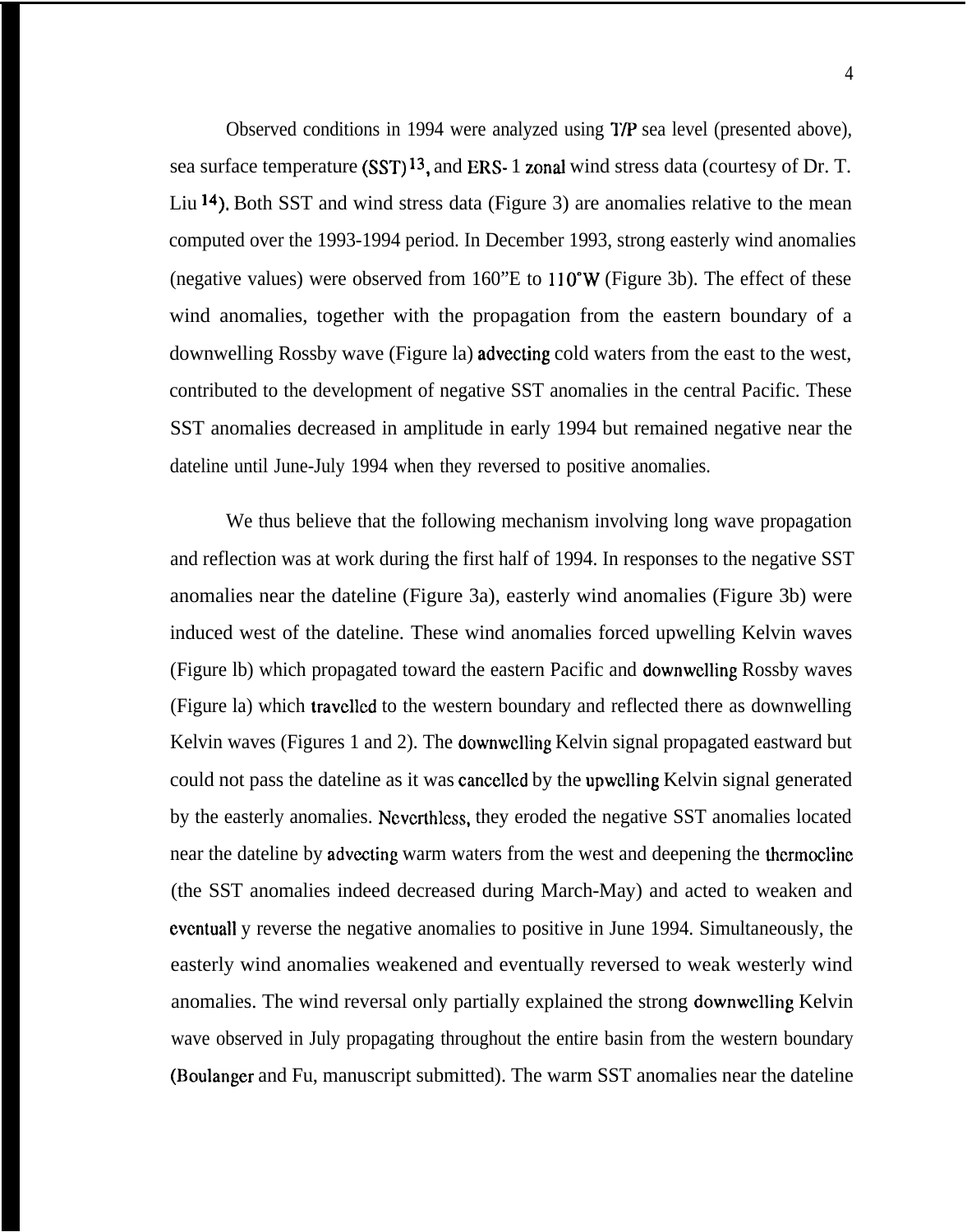were then favorable to the development of convection and warmer conditions observed in late 1994 and early 199514.

.,,

To demonstrate this scenario, wc used a simple coupled ocean-atmosphere model in which the ocean has one vertical dynamic mode with an embedded mixed layer of constant depth, and the atmosphere is one layer driven by the SST anomaly field. The equations and parameters are described in Zebiak and Cane<sup>10</sup>. The parametrization of the subsurface temperature in the ocean and that of the heat released by moisture convection in the atmosphere were based on Dewitte and Perigaud<sup>11</sup>. It is worth noting that the model computes outputs relative to the climatology prescribed in Zebiak and Cane<sup>10</sup>. The difference in the reference fields is a source of discrepancy between the observed anomalies (referenced to the 1993-1994 mean) shown in Figures 1 or 3 and the simulated ones (referenced to a prescribed climatology) shown hereafter. However, this is not an impediment for our study as we are interested in a qualitative investigation of the mechanism responsible for the reversal of the conditions in the central Pacific in Junc-July 1994. Initial conditions for the coupled simulations were defined as follows: first, the T/P sea level anomalies from October 1992 to January 1995 were referenced to the climatology derived from hydrographic data and projected on Kelvin and Rossby waves; second, these wave components were assimilated in the ocean and the atmosphere models in order to compute a series of conditions available for initiating the coupled model for forecasts. The experiments examined here arc 12-month long coupled model runs starting from the initial conditions of December 1993. We did three different forecast experiments. For each of them, equatorial zonal wind stress (ZWSA), sca surface temperature (SSTA) and sea level (SLA) monthly intcrannual anomalies arc plotted.

In the first experiment (Figures 4a-c), the Kelvin wave coefficient at the western boundary was defined as in Zebiak and Canc<sup>10</sup>: the zonal current (a sum of Rossby and Kelvin wave contributions) integrated over the western boundary is equal to zero. From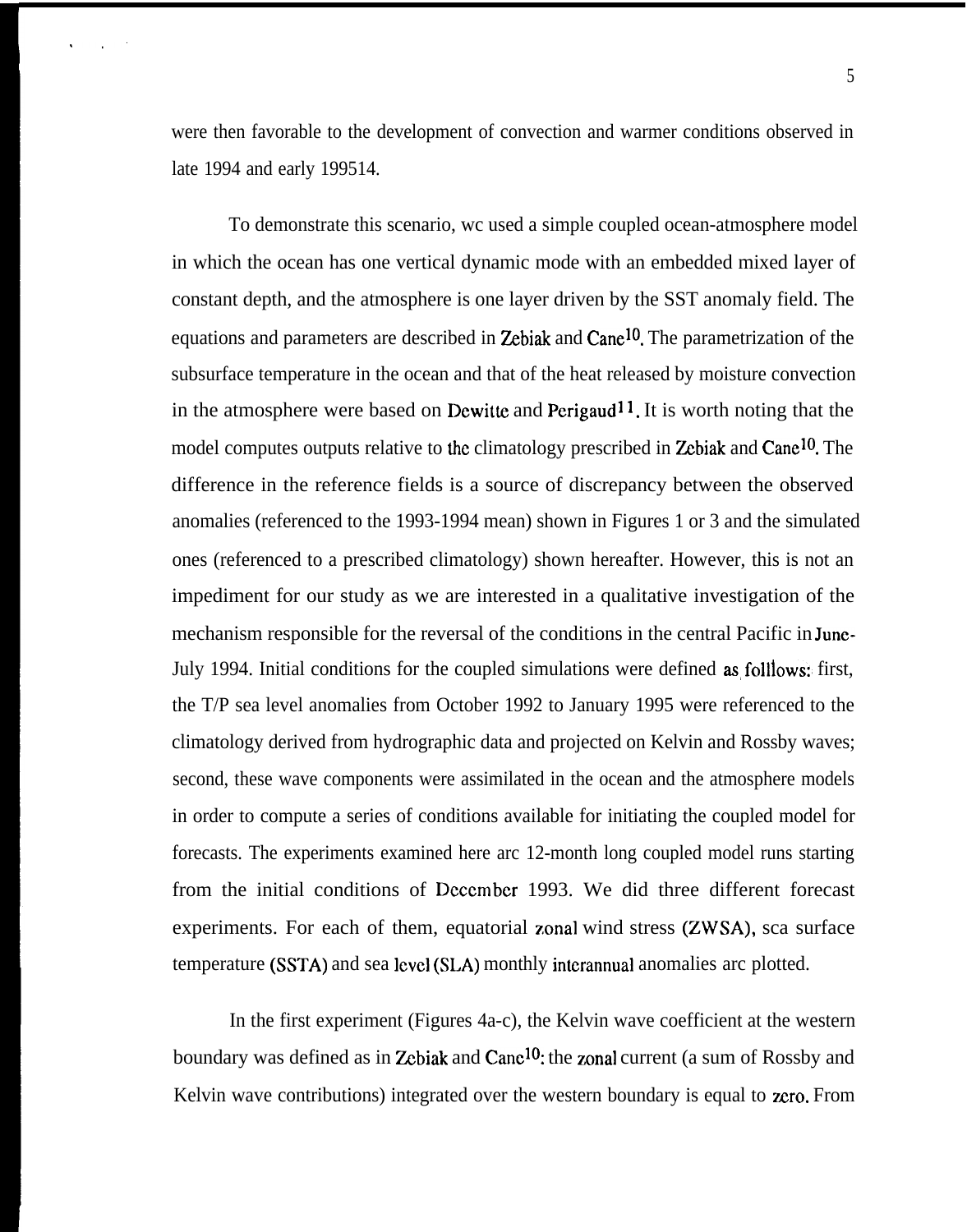January to May 1994, SSTA were negative over most of the basin. The maximum negative values located near 160"E were slightly displaced westward as they decreased in amplitude. Simultaneously, ZWSA were easterlies west of the maximum negative SSTA. The amplitude of the easterlies near the dateline were displaced westward and decreased in amplitude until July when they eventually reversed. In agreement with the meehanism suggested above,  $\vec{a}$  strong **downwelling** sea level anomalies were simulated west of the dateline, and this signal was later covering the entire basin in June-July 1994. Therefore the coupled model simulated an event coherent in phase (at least during the first half of 1994) with the observations. To investigate the role of the western boundary in the development of the conditions near the dateline in 1994, in a second experiment (Figures 4d-f), the Kelvin coefficient was set to zero at the western boundary: the Rossby wave signal impinging at the western boundary was not allowed to reflect. The first four months of the simulation are similar to those of the first experiment. However, no downwelling signal was observed throughout the basin in mid-1994, ZWSA and SSTA decreased until June. Beyond, they intensified, and the simulation evolved into a cold phase, These two first experiments showed that the reflection of Rossby waves at the western boundary were fundamental for the reversal of the conditions in June-July 1994. To investigate if the first meridional mode Rossby wave contribution was sufficient to explain the Kelvin wave amplitude and to allow the reversal as suggested by the data, wc did a third experiment (Figures 4g-i) where the baroclinic signal at the western boundary was projected onto long Rossby waves, and only the first meridional mode Rossby wave was allowed to contribute to the reflected Kelvin wave amplitude. The coupled model evolved as the first experiment. There is only a small difference in the timing of the reversal. The similarity between the first and third experiments shows the dominant role of the first-mode Rossby waves in the reflected Kelvin wave amplitude during the first half of 1994 as observed earlier in the  $T/P$  sea level data (Figures 1 and 2).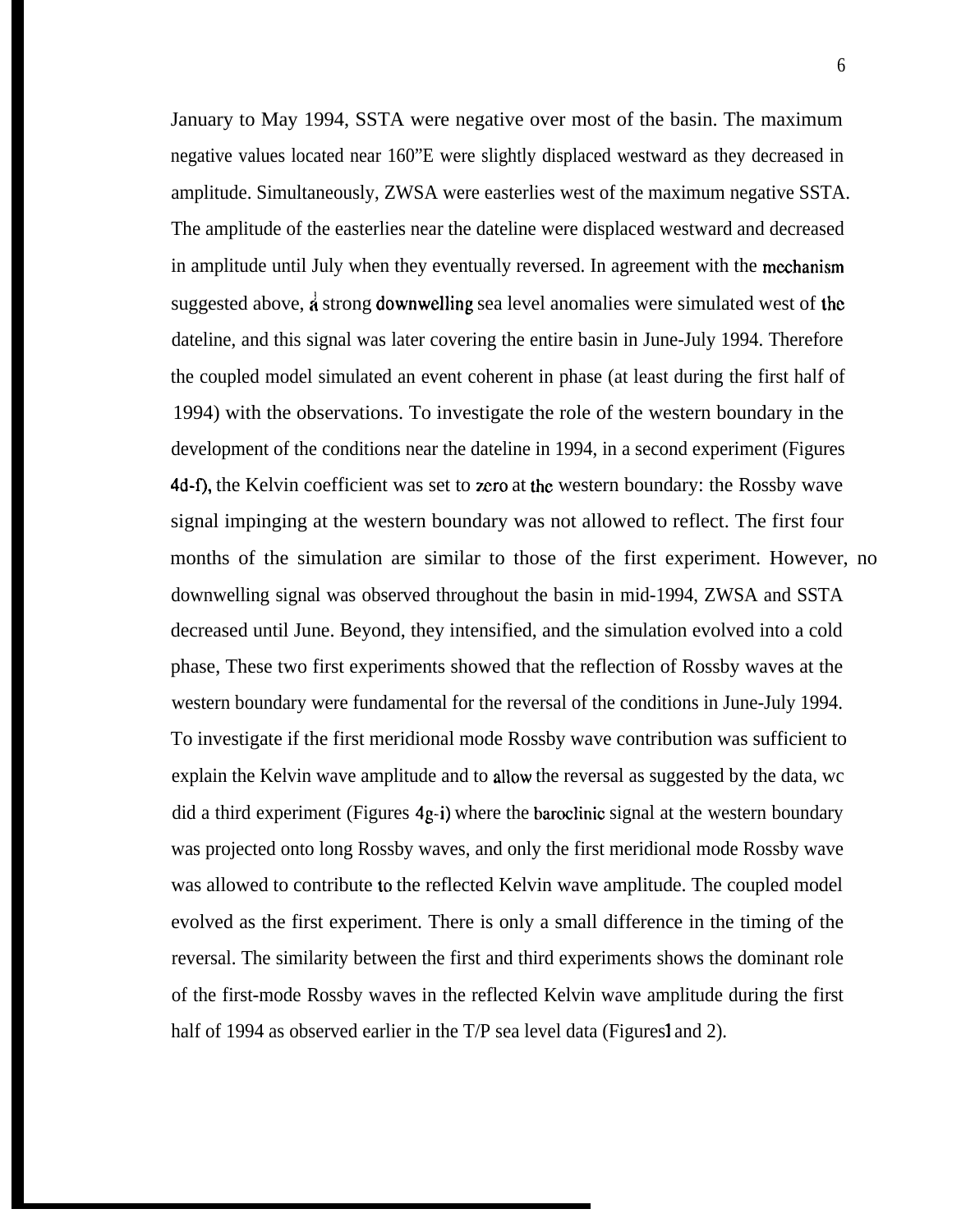of the first-mode Rossby waves into Kelvin waves in the onset of an ENSO event. These experiments have clearly indicated the critical role played by the reflection Without the reflection, the negative SST anomalies were not able to reverse into positive anomalies in June-July 1994 in the central Pacific. Without the positive SST anomalies, the easterly wind anomalies were not able to reverse into westerly anomalies after June-July, which were ultimately responsible for the  $1994-1995$  warming<sup>14</sup>. The reflection of first-mode Rossby waves into Kelvin waves at the western boundary from January to July 1994 was therefore a key mechanism for the onset of the 1994-1995 El Nifio event observed in the equatorial Pacific ocean. Further investigation is needed to understand why the reflection of Rossby waves was observed only in January-July 1994. There is no doubt that longer time series of altimetric data will help considerably in detecting such processes and in providing a better understanding of the mechanisms responsible for the short-term climate variability in the tropical Pacific.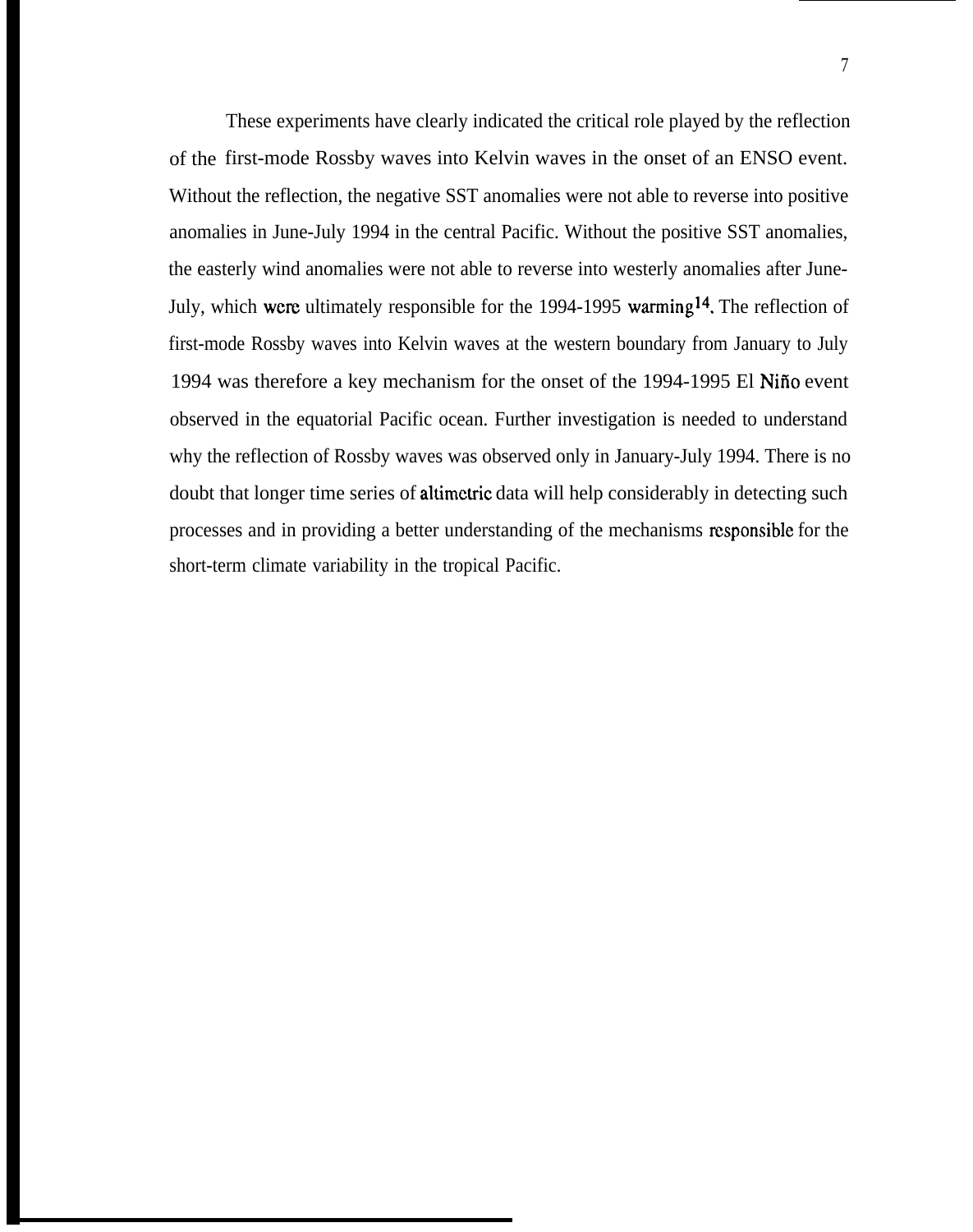## **Acknowledgements.**

 $\label{eq:2} \frac{1}{2} \left( \frac{1}{2} \frac{1}{2} \frac{1}{2} \frac{1}{2} \frac{1}{2} \frac{1}{2} \frac{1}{2} \frac{1}{2} \frac{1}{2} \frac{1}{2} \frac{1}{2} \frac{1}{2} \frac{1}{2} \frac{1}{2} \frac{1}{2} \frac{1}{2} \frac{1}{2} \frac{1}{2} \frac{1}{2} \frac{1}{2} \frac{1}{2} \frac{1}{2} \frac{1}{2} \frac{1}{2} \frac{1}{2} \frac{1}{2} \frac{1}{2} \frac{1}{2} \frac{1}{2}$ 

The research described in this paper was carried out by the Jet Propulsion Laboratory, California Institue of Technology, under contract with National Aeronautics , and Space Administration, The authors want to thank Greg Pihos, Akiko Hayashi for their r assistance with processing the TOPEX/POSEIDON data, as well as Tim Liu for his provision of the ERS-1 scaterrometer data. Support from the TOPEX/POSEIDON Project and the NSCAT Project is acknowledged.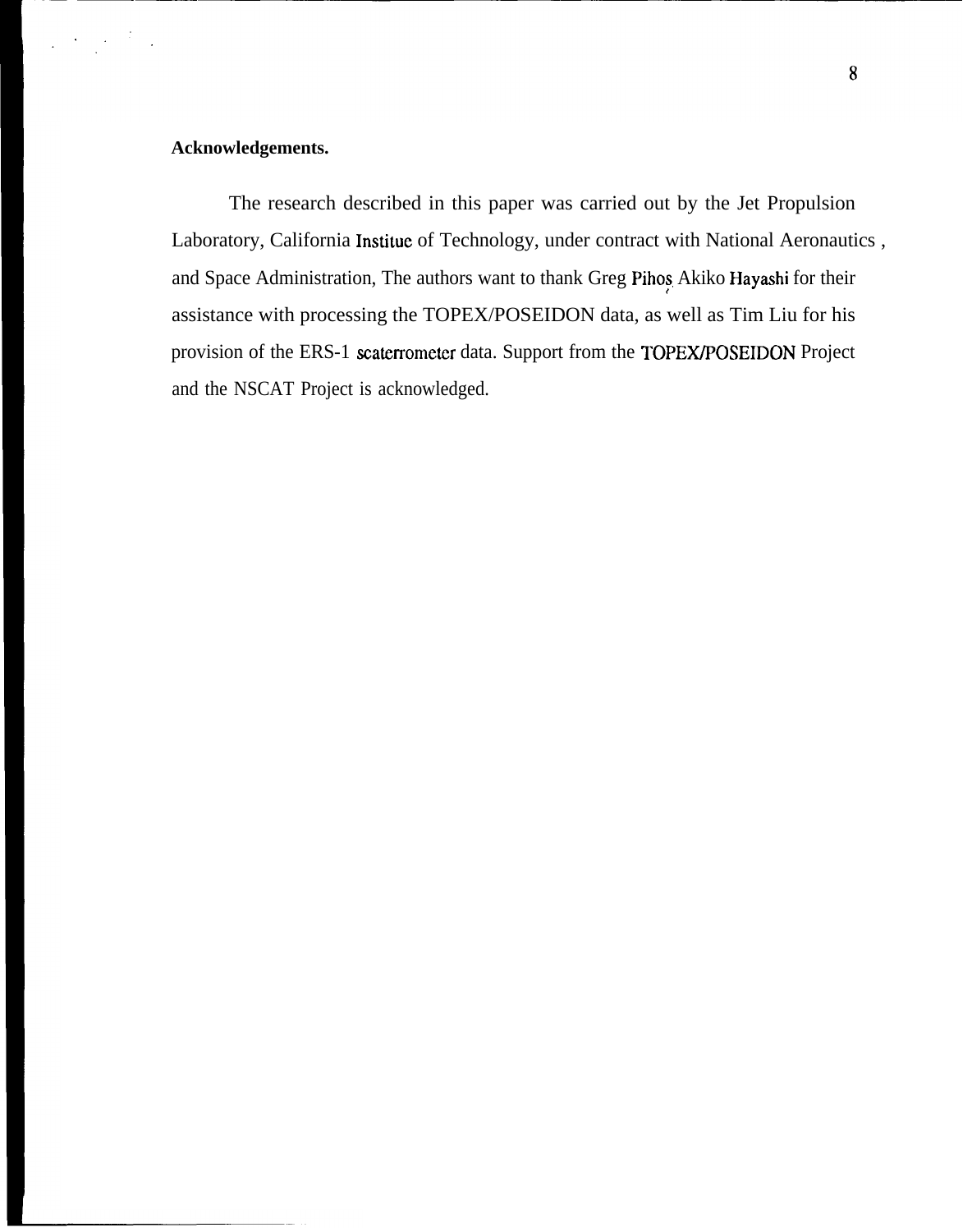## **References**

- 1. Cane, M. A., and E. Sarachik, Forced baroclinic ocean motions, I: The linear equatorial unbounded case, *J. Mar. Res.,* 34,629-665, 1976.
- 2. Moore, D. W., and S. G. H. Philander, Modeling of the tropical oceanic circulation, The *sea,* 6,319-361, 1977.
- 3. Schopf, P. S., and M. J. Suarez, Vacillations in a coupled ocean-atmosphere model, *J. Atmos. Sci. ,45,549-566,* 1988.
- 4. Battisti D. S., Dynamics and thermodynamics of a warming event in a coupled tropical atmosphere-ocean model, *J. Atmos. Sc.,* 45,2889-2819, 1988.
- 5. Knox, R. A., and D. Halpcm, Long range Kelvin wave propagation of transport variations in Pacific Ocean equatorial currents, *J. Mar, Res.,* 40, Suppl,, 329-339, 1982.
- 6. Lukas, R,, and E. Firing, The annual Rossby wave in the central equatorial Pacific Ocean, *J. Phys. Oceanogr., 15,55-67, 1985.*
- *7.* Dclcroix, T., J.-P. Boulangcr, F. Masia, and C. Mcnkcs, GEOSAT-derived sea level and surface-cument anomalies in the equatorial Pacific, during the 1986-1989 El Nifio and La Niña, *J. Geophys. Res., 99,25093-25107, 1994.*
- 8. Busalacchi, A. J., M. J. McPhadcn, and J. Picaut, Variability in equatorial Pacific sea surface topography during the verification phase of the TOPEX/POSEIDON Mission, J. Gcophys. Res., 99,25,725-25,738, 1994.
- 9. Boulanger, J.-P, and C. Mcnkcs, Propagation and reflection of long equatorial waves in the Pacific ocean during the 1992-1993 El Niño, *J. Geophys. Res.*, December 1995.
- 10. Zbiak, S. E., and M. A. Cane, A model El Niiio-Southern Oscillation, *Mon. Wea. Rev., 115,2262-2278, 1987.*
- 11. Dewitte, B., and C. Perigaud, El Niño-La Niña events with Cane and Zebiak's model and observed with satellite or in situ data. Part 2: model forced with observations, *J.* Climate, in press.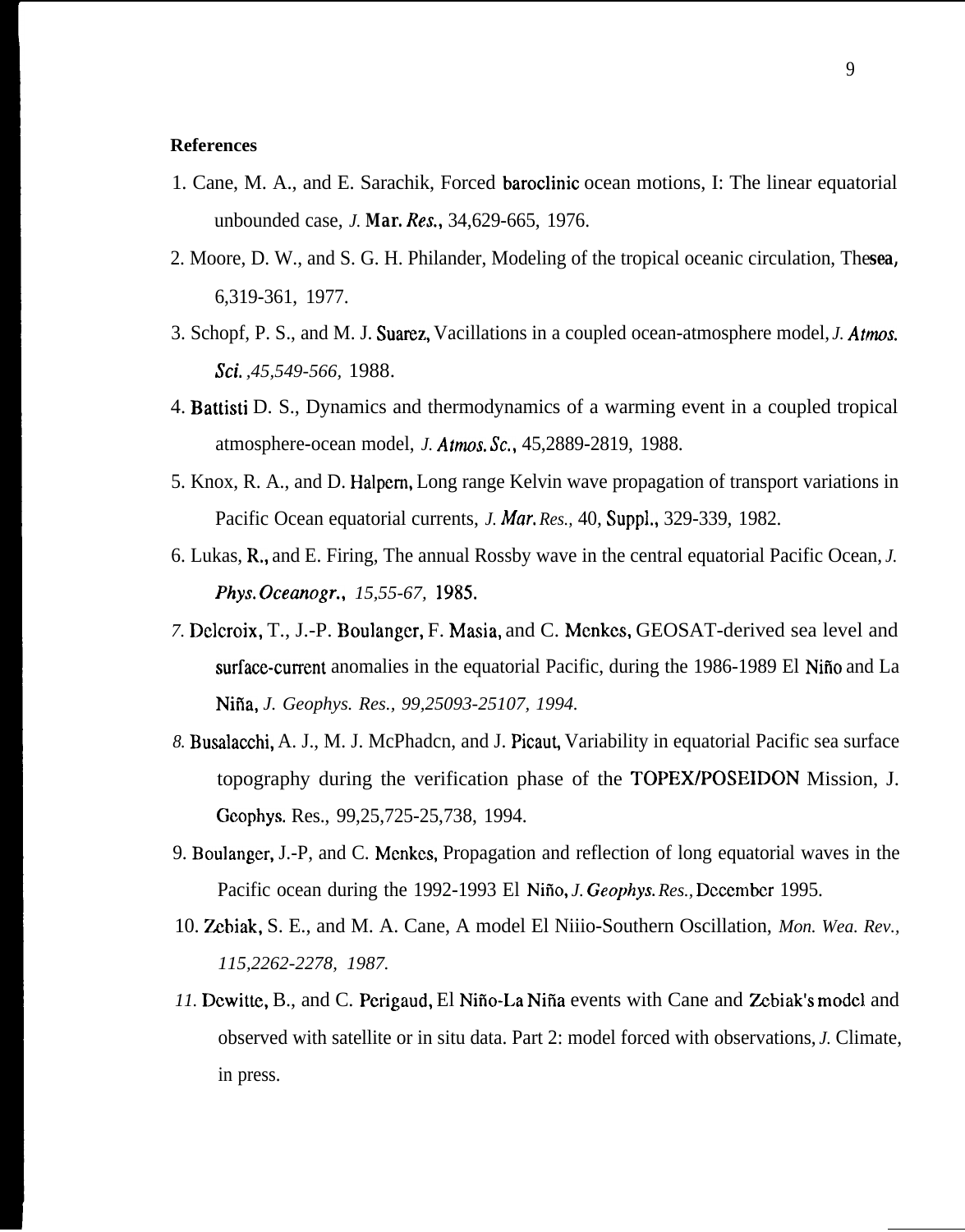12. Fu, L.-L., E. J. Christensen, C. Yamarone, M. Lefebvrc, Y. Mcnard, M. Dorrer, and P. Escudier, TOPEWPOSEIDON mission overview, *J. Geophys. Res., 99,24369-24381.*

... ,

- 13. Reynolds, R. W., A real-time global sea surface temperature analysis, *J. Climate*, 1,75-86, 1988.
- 14. Liu, W. T., W. Tang, and L.-L. Fu, Recent warming event in the Pacific may bean El Nifio, EOS, 76,43, 1995.
- 15. Gill, A. E., Some simple solutions for the heat-induced tropical circulation, Q, *J. R. Meteor. Sot.,* **106,447-462,** 1980.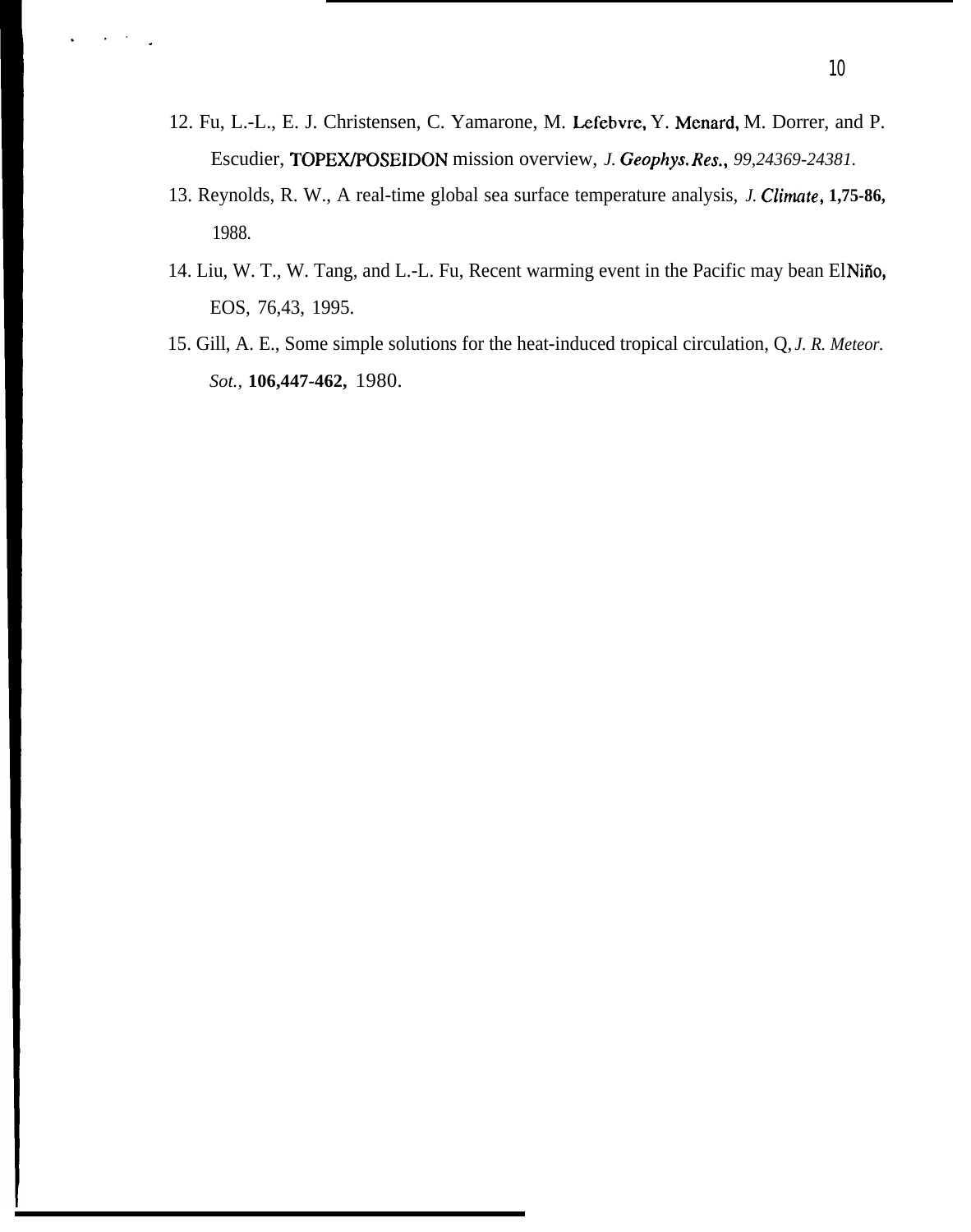## **Figures**

- Figure 1: Longitude time plots of (a: left) the first-mode Rossby wave coefficient from 80"W to 13WE, and (b: right) the Kelvin wave coefficient from 130"E to 80°W. Coefficients are calculated from TOPEX/POSEIDON sea level data. They are non-dimensionnalised. Contour intervals are every 10 units. Positive values are shaded. An oceanic coefficient of 10 units would yielcid to a sea level amplitude of 3.2 cm for the Kelvin wave at the equator, and 2.8 cm for the Rossby wave at 4"N.
- Figure 2: Time series at 144"E of the Kelvin coefficient (solid line) and the first-mode Rossby coefficient lagged by a 30-day period (da.shed line).
- Figure 3: (a: left) Equatorial section of sea surface temperature anomalies (anomalies are relative to the January 1993 -December 1994 two-year mean; contour intervals are every O. S"C); (b: right) Equatorial section of ERS- 1 zonal wind stress anomalies (contour intervals are every 0.1 dyn.cm $-2$ ; a negative anomaly denotes an easterly wind anomaly). Positive anomalies are shaded.
- Figure 4: Forecasts for the three experiments of (left) zonal wind stress interannual anomalies (ZWSA; contour intervals are every  $0.05$  dyn.cm<sup>-2</sup>), (center) sea surface temperature interannual anomalies (SSTA; contour intervals are every  $0.25^{\circ}$ C), (right) sea level interannual anomalies (SLA; contour intervals are every 2cm). In the first experience, all the Rossby signal contributed to the Kelvin amplitude at the western boundary. In the second experiment, no Rossby signal was allowed to reflect into the Kelvin wave at the western boundary. In the third experiment, only the first meridional mode Rossby wave contributed to the Kelvin wave amplitude at the western boundary. In each plot, positive anomalies are shaded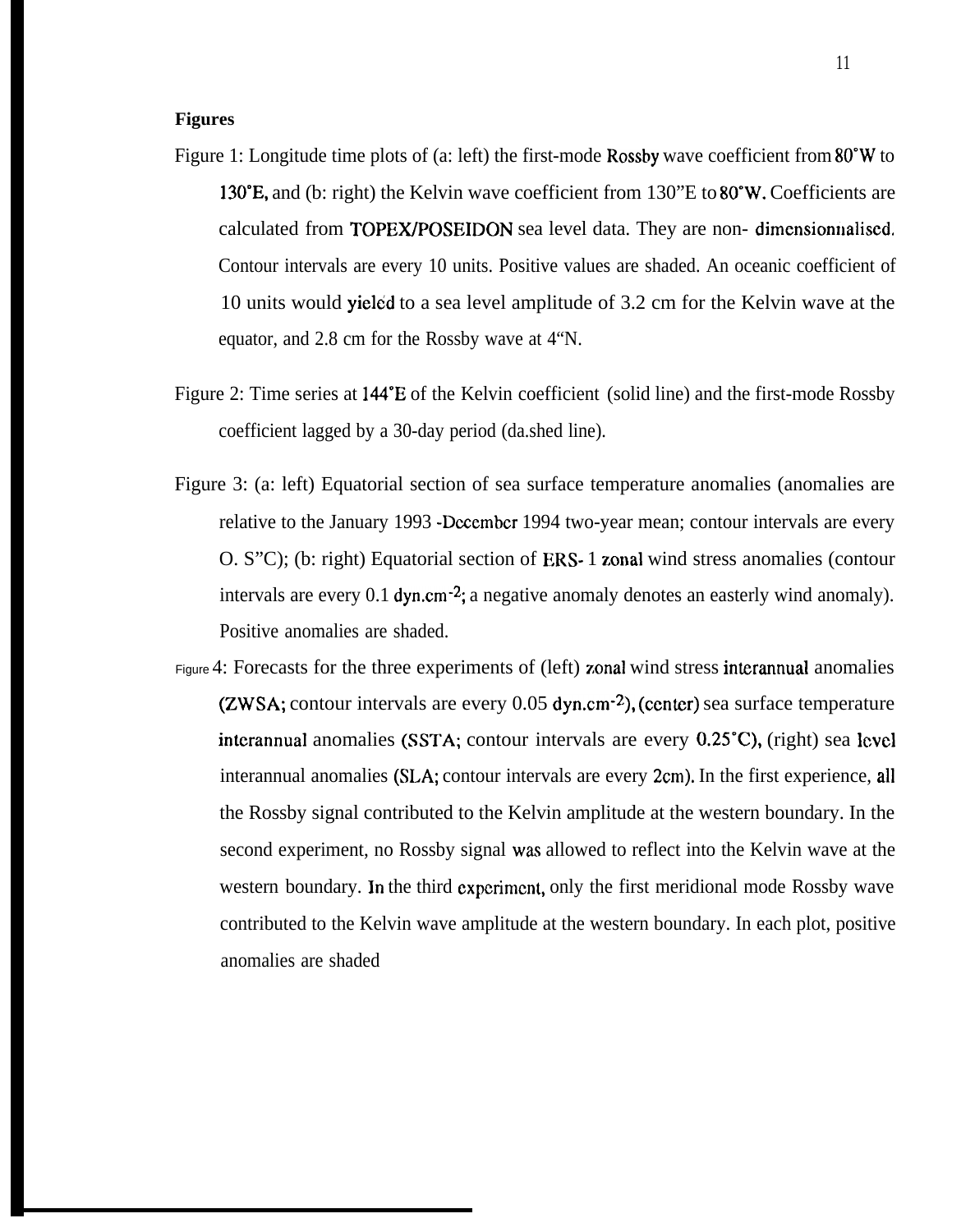



 $F_{cg}$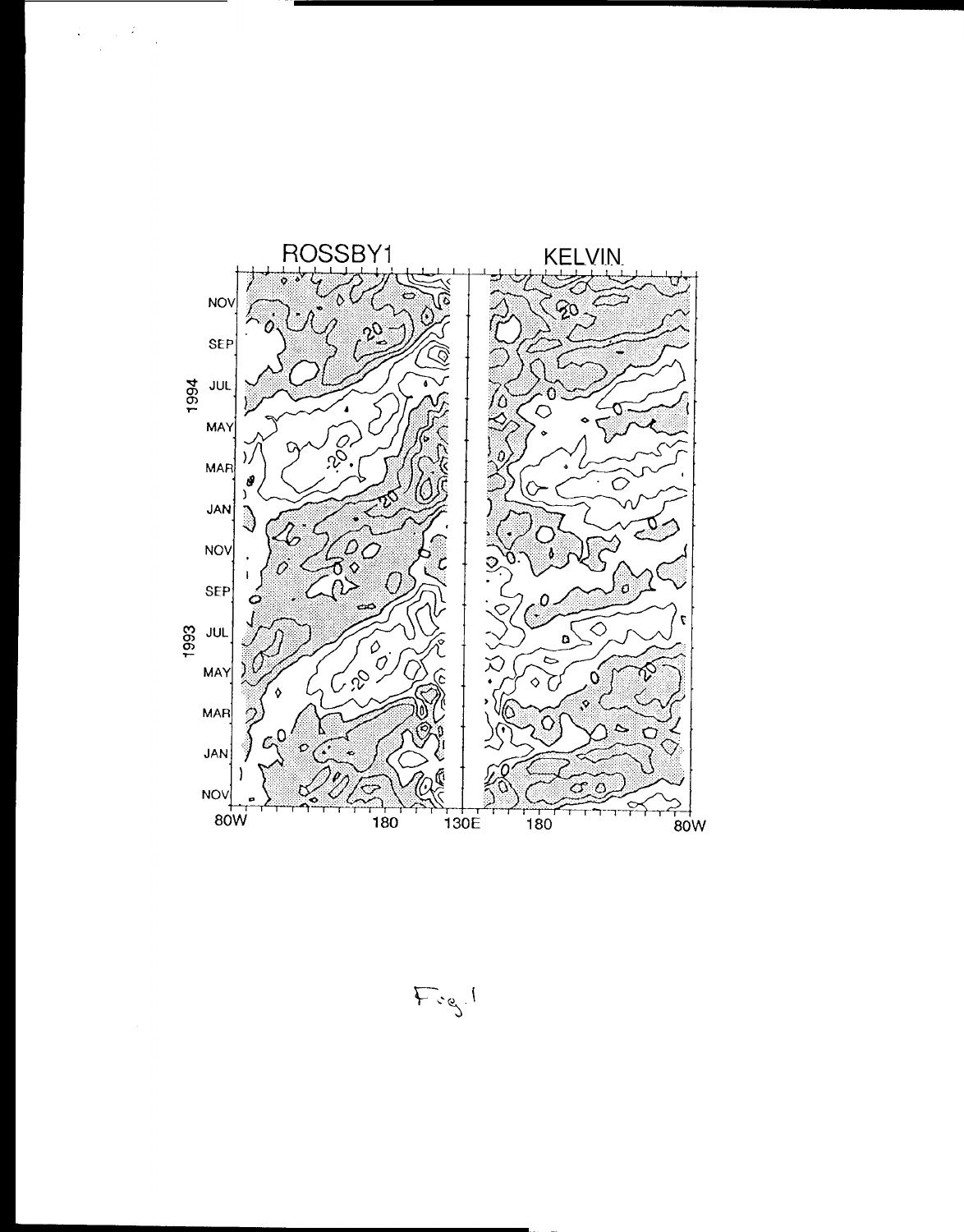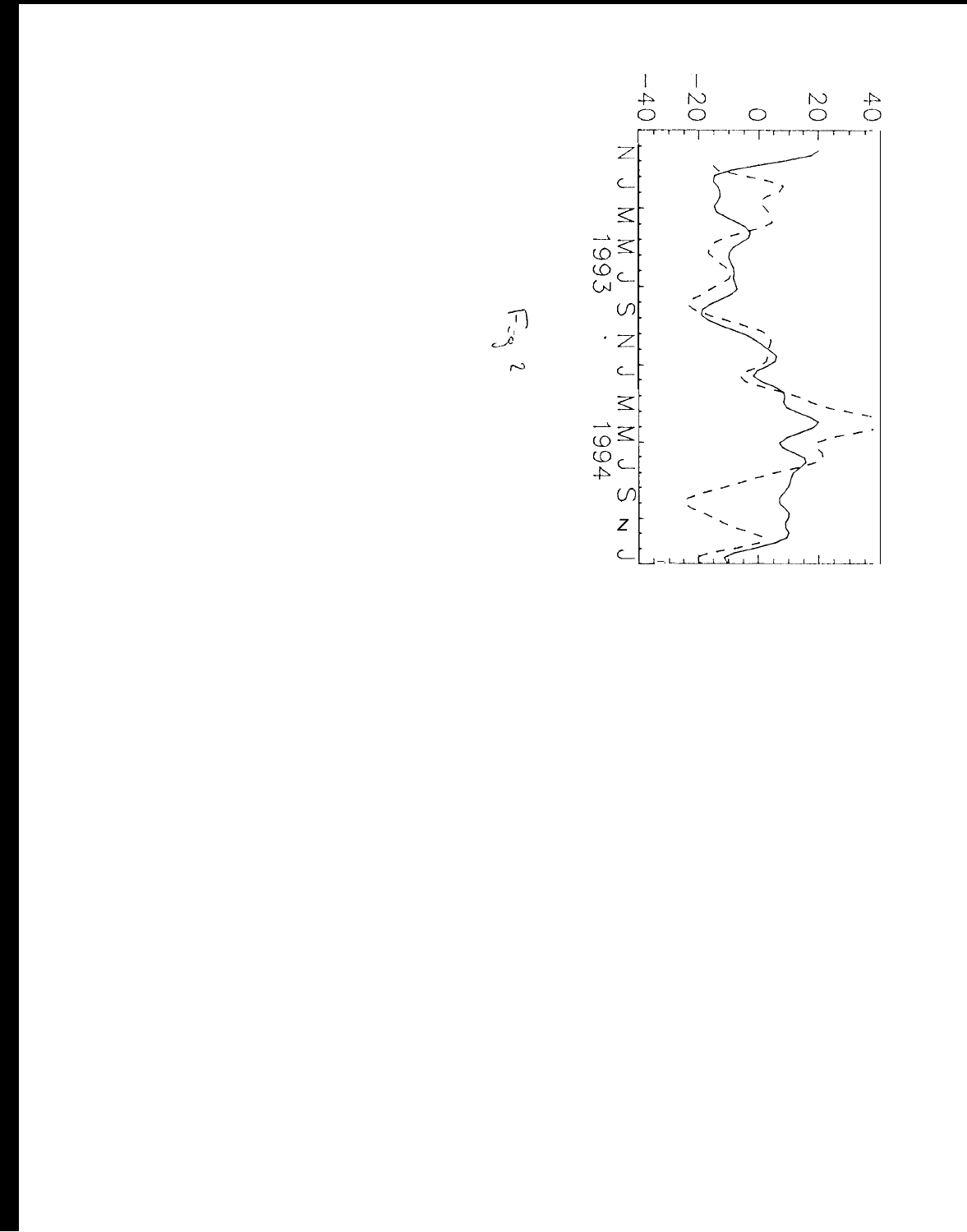

 $E_{\text{eff}}$  3